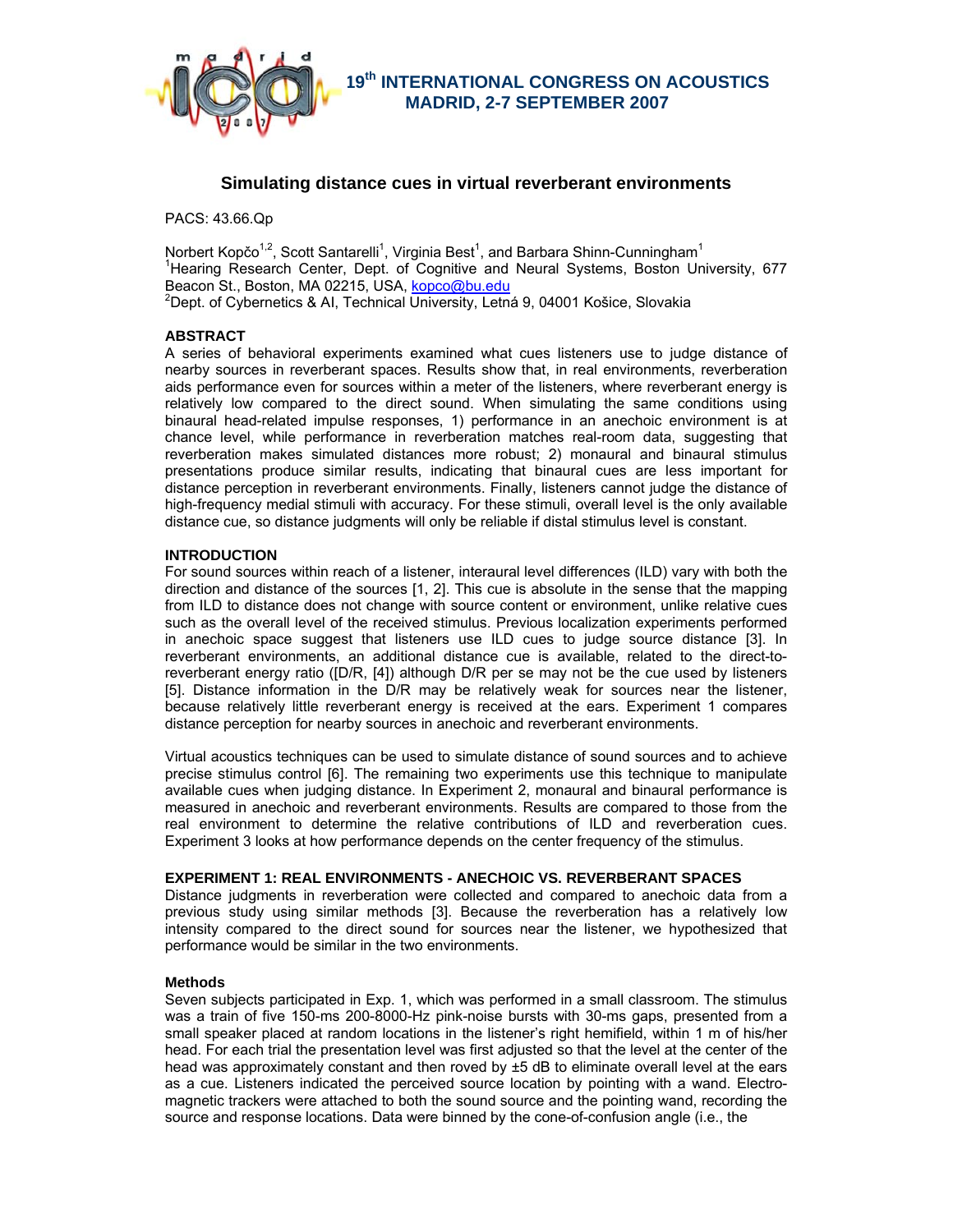

Figure 1. Correlation between source and response distances as a function of lateral angle. Thin lines show individual subjects. Thick lines are the across-subject averages. [3, 7]

angle between the inter-aural axis and the source/response location, with respect to the center of the head). The correlation coefficient between the logarithms of actual and response distances were then computed within each bin.

## **Results**

Figure 1 shows these correlation coefficients as a function of the lateral angle for both anechoic and reverberant environments [3, 7]. For sources near the interaural axis, performance is similar in both environments, suggesting that reverberation adds little information over that provided by ILDs in the anechoic environment. However, it is difficult to determine whether listeners use binaural cues, reverberation, or both cues for these lateral angles. Sources near the midline are judged much more accurately in reverberation, indicating that listeners use reverberationrelated cues for sources near the medial plane, where ILD cues are weak.

### **EXPERIMENT 2: VIRTUAL ENVIRONMENTS - BINAURAL AND REVERBERATION CUES**

This experiment investigates the relative contributions of binaural and reverberation cues to distance perception in virtual environments, for both monaural and binaural presentations.

#### **Methods**

Seven subjects participated in Exp. 2. Individually measured head-related impulse responses (HRIR), recorded in the same room in which Exp. 1 was performed, were used to generate virtual auditory stimuli that were presented over headphones. Pseudo-anechoic HRIRs were derived from the reverberant HRIRs by windowing out the reverberant tails. In the monaural condition, only the right ear signal was presented. Seven distances were simulated, logarithmically spaced between 15 and 100 cm. Two directions were used: medial (from directly ahead) and lateral (from locations along the right interaural axis). The same noise-burst stimuli were used as in Exp. 1. The listener was seated in front of a computer screen showing a topdown-view of a person with his/her arms outstretched and a circle indicating 1 m distance (Fig. 2A). The listener indicated the perceived source location by pointing and clicking at the desired location with a computer mouse. Four conditions were simulated: all combinations of anechoic or reverberant environment and monaural or binaural presentation. Condition and direction were selected at random and held fixed for each block of 70 trials.

#### **Results**

Figure 2B shows the correlation between the logarithms of actual and perceived distances as a function of the simulated environment (anechoic vs. reverberant), mode of presentation (monaural vs. binaural), and the source lateral angle (medial vs. lateral) [8]. Distance perception is generally at or below chance for all anechoic conditions, including the binaural lateral condition for which performance was above chance in the real environment (see Fig. 1). In reverberant conditions, performance for medial sources is worse than for the lateral sources. The medial binaural performance tends to be slightly better than the medial monaural performance, even though medial binaural differences are small. Finally, lateral binaural and monaural results are very similar.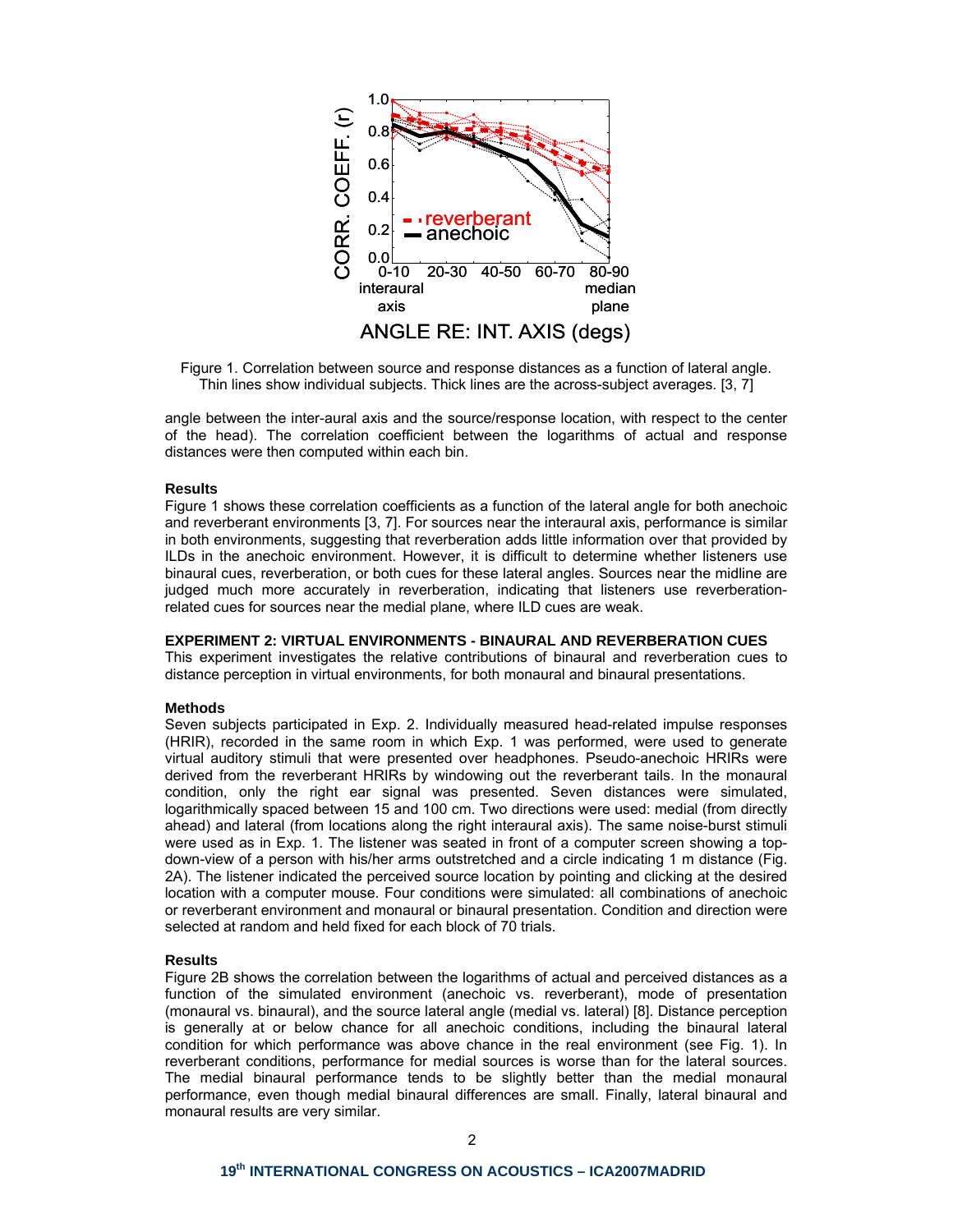

Figure 2. A. Computer screen display. Subjects indicated the perceived source location using a mouse. B. Correlation between source and response distances for each condition. Small symbols represent individual subjects. Large symbols are across-subject averages. [8]

Correlation coefficients from the virtual anechoic environment (Exp. 2) do not match those from the real anechoic environment (Exp. 1). This difference may be due to technical limitations of the simulation or to listeners having difficulty interpreting the virtual source locations. Listeners in many previous studies reported difficulties "externalizing" simulated sources, although listeners cannot always tell whether a sound came from a real or virtual source [10]. The match between the real and virtual reverberant conditions (Exp. 1 vs. Exp. 2) is good, suggesting that a simulation that includes reverberation is more robust than a simulation that does not [11].

Given the good match between real and simulated reverberant results, an alternative explanation for the mismatch between real and simulated anechoic space is that the listeners were influenced by the fact that the different simulated room conditions were interleaved. It is possible that if the listeners consistently were presented with a binaurally simulated anechoic environment, performance would be better.

The similarity of the correlation coefficients for monaural and binaural conditions in Fig. 2B suggests that binaural distance cues, available for the lateral sources, were not very influential on performance for the virtual stimuli (Exp. 2), even though they were important in a real anechoic environment (Exp. 1). A follow-up experiment was performed to verify that the binaural cues were available to the listeners [8]. In the follow-up, only the anechoic binaural lateral condition was tested and the listeners were provided with feedback. Performance improved dramatically, suggesting that the ILD cue is available, but was not used by the listeners as a distance cue in the virtual environment.

# **EXPERIMENT 3: VIRTUAL ENVIRONMENTS - EFFECTS OF SPECTRAL CONTENT**

Results of Exp. 2 suggest that the same reverberation-related cue is used for both frontal and lateral sources. Exp. 3 explored the dependence of this reverberation cue on the stimulus center frequency. Since D/R changes with source distance are fairly similar for medial and lateral sources [12], it was expected that any frequency dependence on distance perception would be similar for medial and lateral sources.

#### **Methods**

Six subjects participated in Exp. 3, which was similar to Exp. 2 except for the stimuli. Single 300-ms-long noise bursts were used, with a bandwidth of 200 Hz and a center frequency of 0.4, 3, or 5.7 kHz. The noises were simulated at one of nine distances logarithmically spaced between 15 and 170 cm. The presentation level was first equated at the right ear and then roved by ±5 dB. The experiment was divided into runs of 45 trials in which the stimulus type and direction were held constant.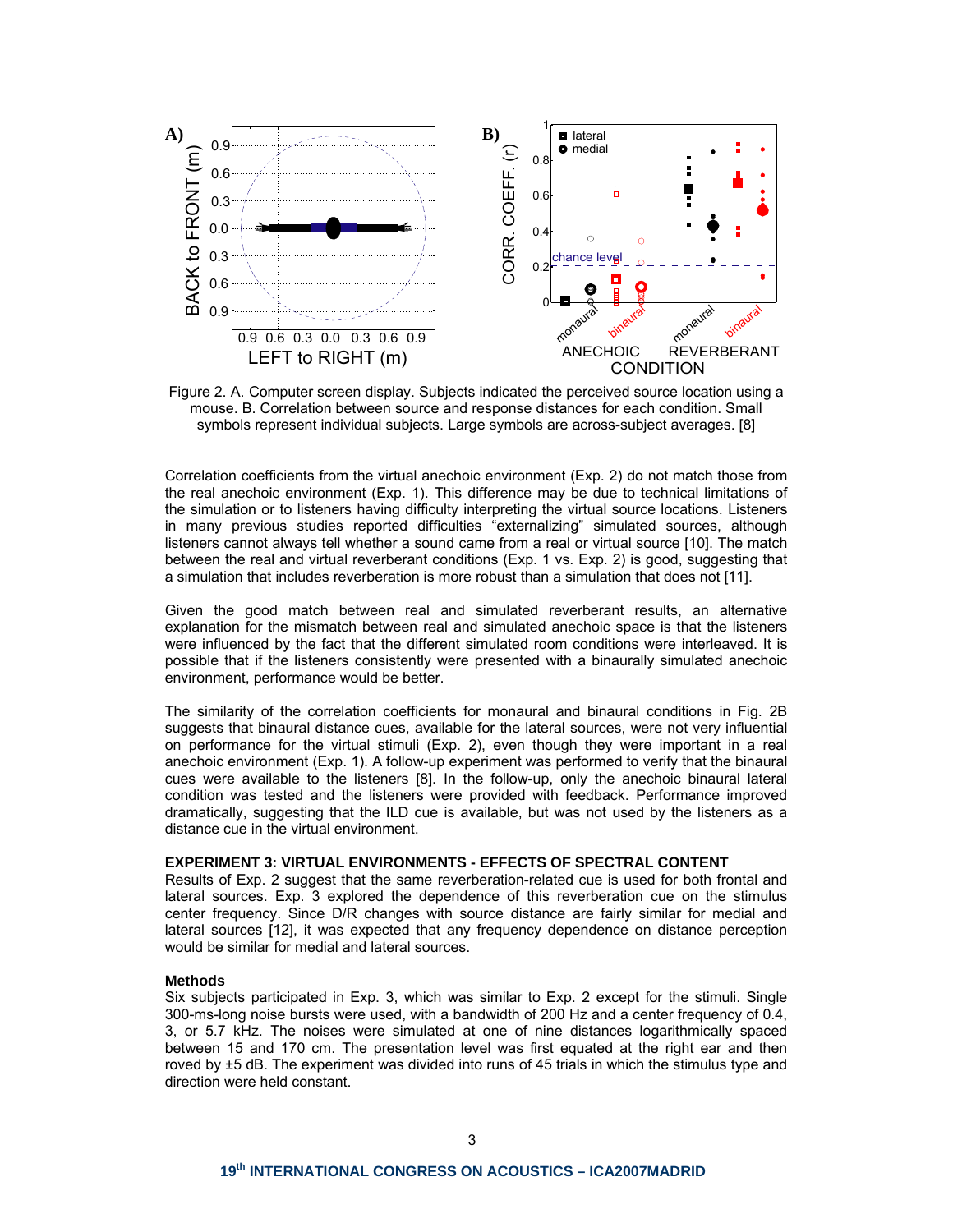

Figure 3. Correlation coefficient between source and response distances as a function of stimulus center frequency. Small symbols represent individual subjects. Large symbols are across-subject averages. [13]

## **Results**

Figure 3 shows the correlations between the logarithms of actual and perceived distance as a function of the stimulus center frequency and the source lateral angle. Performance is always best for the low-frequency stimuli, for which the lateral-source performance is only slightly better than the frontal-source performance. For the lateral sources, performance declines at the medium frequency, but is equal at the medium and high frequencies. On the other hand, for the medial sources, the degradation in performance from the medium to the high frequency is approximately the same as from the low to the medium frequency.

The low-frequency performance in Exp. 3 is comparable to the results of Exp. 2, suggesting that distance perception for broadband stimuli is dominated by the low-frequency spectral content. This conclusion is also supported by the decrease in performance for stimuli centered at the medium and high frequencies.

On the other hand, the difference in the effect of stimulus center frequency between the frontal and lateral sources is not consistent with the results of Exp. 2, which suggested that the same reverberation-related cues are used for both medial and lateral sources. In Exp. 3, the medialsource correlation is less than 0.5 for stimuli with center frequencies of 3 and 5.7 kHz, while it never drops below 0.6 for the lateral sources. This discrepancy may arise because the simulated environment changed between runs in Exp. 2, while the same simulated reverberant environment was used consistently throughout Exp. 3. As a consequence, listeners may have adopted the strategy of using the ILD cues for high-frequency lateral sources in Exp. 3, but not relied on these cues in the broadband binaural condition in Exp. 2.

### **DISCUSSION AND CONCLUSIONS**

These results have implications for the design of an auditory display. 1) Reverberation can provide a robust distance cue in almost all conditions. 2) Listeners use ILD as a nearby-source distance cue in real anechoic environments, but may rely less on ILDs in simulated anechoic or reverberant environments, especially when different environments are interleaved in time. This explanation is consistent with recent studies of learning and adaptation to room reverberation, which suggest that a consistent room simulation is necessary for listeners to achieve good performance [14, 15, 16]. 3) Reverberation provides only weak distance cues for medial sources that do not contain low frequencies. Given that medial sources also do not contain strong ILD cues, relative cues like the overall level are the only cue available to indicate source distance of medial sources.

### **ACKNOWLEDGEMENTS**

Douglas Brungart kindly provided data from his study of distance perception. This work was supported in part by grants to BGSC from AFOSR, the Sloan Foundation, and NIH. NK was also supported by the grant VEGA 1/3134/06 from the Slovak Science Grant Agency.